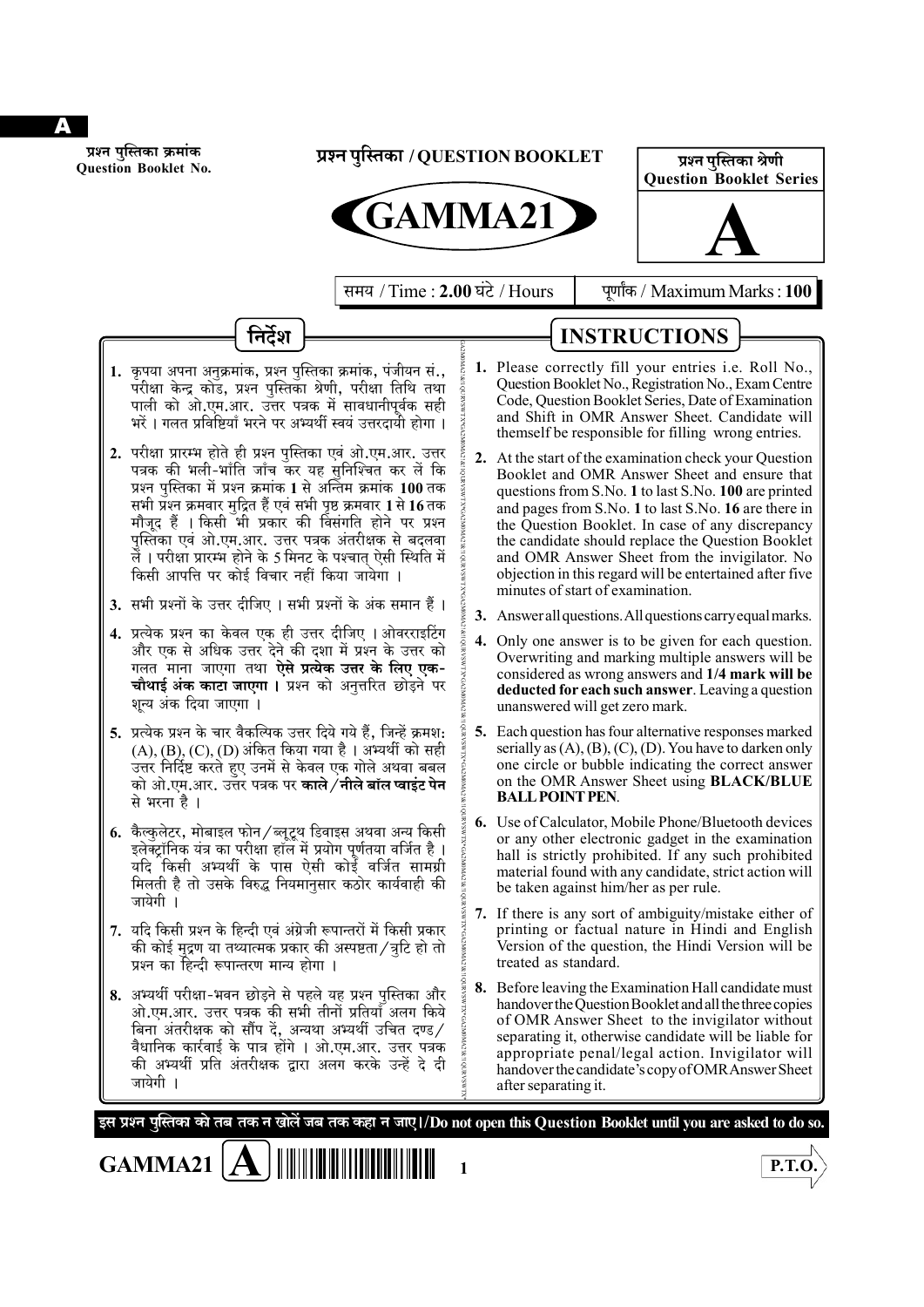$GAMMA21$   $-2$   $1.$  निम्नलिखित किस क्रम में भारत आए ? I. II. III. ह्वेनसांग In which order did the following come to India ? I. Thomas Roe II. Fa-hien III. Hiuen-Tsang (A) I, II, III (B) II, I, III (C) II, III, I (D) III, I, II 2. सिराज़-उदु-दौला किस युद्ध में अंग्रेजों से पराजित हुआ था? (A) बक्सर (B) प्लासी<br>(C) वाण्डिवाश (D) इनमें से  $(D)$  इनमें से कोई नहीं Siraj-ud-daula was defeated by British in the battle of : (A) Buxar (B) Plassey (C) Wandiwash (D) None of these 3. इनमें से कौन 'हड़प नीति' का कट्टर समर्थक था ?<br>(A) लॉर्ड वेलेज़ली (B) लॉर्ड डलहौजी  $(A)$  लॉर्ड वेलेज़ली  $(C)$  लॉर्ड मिंटो $(D)$  लॉर्ड हेस्टिंग्स Who among the following was the great protagonist of the 'Doctrine of Lapse' ? (A) Lord Wellesley (B) Lord Dalhousie (C) Lord Minto (D) Lord Hastings 4. भारतीय इतिहास में धनवन्तरी कौन थे ? (A) चंद्रगप्त मौर्य के प्रसिद्ध सेनापति (B) चंद्रगुप्त विक्रमादित्य की सभा को सुशोभित करने वाले प्रसिद्ध चिकित्सक (C) हर्ष के समय के एक प्रसिद्ध नाटककार (D) In Indian History who was Dhanvantari ? (A) A famous general of Chandragupta Maurya (B) A noted physician who adorned the court of Chandragupta Vikramaditya (C) A famous dramatist who lived during the time of Harsha (D) None of these 5. मौर्यकालीन भारत के विवरण वाली ''इंडिका'' के लेखक थे - $(A)$  मेगस्थनीज  $(B)$  फाह्यान (C) ह्वेनसांग (D) इनमें से कोई नहीं "Indica" which is an account of Mauryan India was authored by (A) Megasthenes (B) Fa-hien (C) Hiuen-Tsang (D) None of these  $6.$  साइमन कमीशन किस वर्ष भारत में प्रथम बार आया ? The Simon Commission first visited India in the year (A) 1925 (B) 1926 (C) 1919 (D) 1928 7. भारतीय राष्टीय कांग्रेस द्वारा किस अधिवेशन में ऐतिहासिक ''पूर्ण स्वराज्य'' (पूर्ण स्वतंत्रता) का प्रस्ताव पारित किया गया ?  $(A)$  बम्बई  $(B)$  लाहौर (C) कराची (D) लखनऊ In which session, the Indian National Congress passed the historic "Poorna Swaraj" (complete independence) resolution ? (A) Bombay (B) Lahore (C) Karachi (D) Lucknow  $8.$  निम्न का मिलान करें : a. इंडियन नेशनल आर्मी 1. लाला हरदयाल b. 2. 3. वी.डी. सावरकर<br>4. एनी बेसेन्ट d. होम रूल लीग Match the following : a. Indian National Army 1. Lala Hardayal b. Ghadar Party 2. Subhash Chandra Bose c. Mitra Mela 3. V.D. Savarkar d. Home Rule League 4. Annie Besant a b c d (A) 1 2 3 4 (B) 2 1 3 4 (C) 3 4 1 2 (D) 4 2 1 3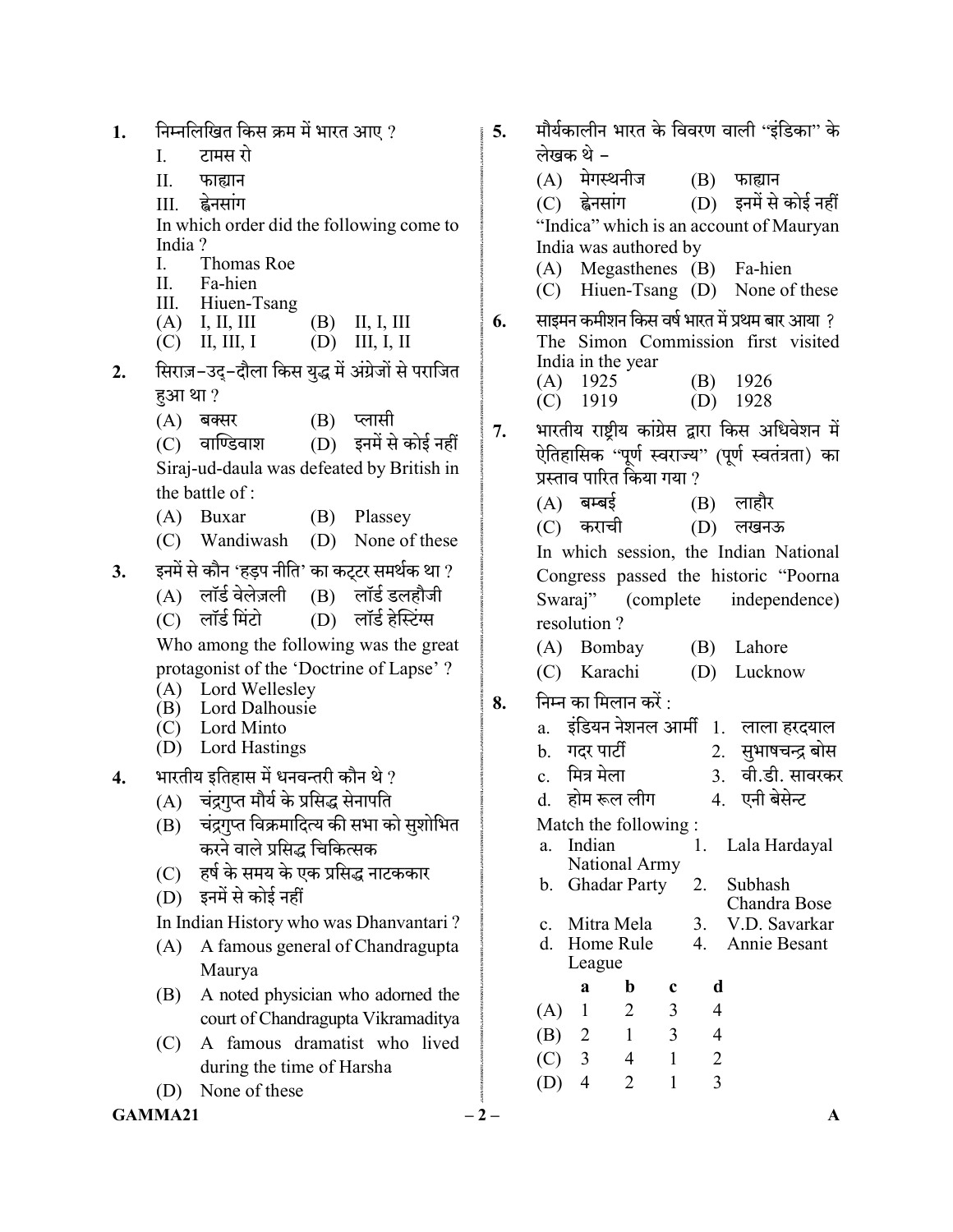- 9. निम्न में से किसने महात्मा गांधी के खिलाफत आन्दोलन से जुडने का विरोध किया ?
	- (A) खान अब्दुल गफ्फार खान
	- (B)
	- (C) मोहम्मद अली जिन्ना
	- (D)

 Who among the following opposed Mahatma Gandhi's association with the Khilafat movement ?

- (A) Khan Abdul Ghaffar Khan
- (B) Fazlul Haque
- (C) Mohammed Ali Jinnah
- (D) Abul Kalam Azad
- 10. इनमें से कौन सा क्रांतिकारी संगठन काकोरी षड्यंत्र केस में शामिल था ?
	- $(A)$  गदर पार्टी
	- (B) अनुशीलन समिति
	- (C) अभिनव भारत ग्रुप
	- (D) हिन्दुस्तान रिपब्लिकन एसोसिएशन

 Which of the following revolutionary groups was involved in Kakori Conspiracy Case ?

- (A) Ghadar Party
- (B) Anushilan Samiti
- (C) Abhinav Bharat Group
- (D) Hindustan Republican Association
- 11. नागार्जुन सागर बाँध किस नदी पर बना है ?
	- $(A)$  गोदावरी  $(B)$  कृष्णा
	- $(C)$  गंगा  $(D)$  कावेरी

 The Nagarjunasagar Dam has been built across the river

- (A) Godavari (B) Krishna
- (C) Ganga (D) Cauvery
- 12. माउण्ट एवरेस्ट पर प्रथम बार चढ़ाई किस वर्ष की गई २

 The Mt. Everest was first scaled in the year

| $(A)$ 1951 | $(B)$ 1953 |
|------------|------------|
| $(C)$ 1955 | $(D)$ 1958 |

- 13. भरतपुर में स्थित पक्षी अभयारण्य/राष्ट्रीय उद्यान का नाम है
	- (A)
	- (B)
	- (C) केवलादेव घाना राष्ट्रीय उद्यान
	- (D)

 The name of the bird sanctuary/national park at Bharatpur is

- (A) Bhensroadgarh Sanctuary
- (B) Darrah Sanctuary
- (C) Keoladeo Ghana National Parks
- (D) Ghatprabha Sanctuary
- 14. भिलाई इस्पात संयंत्र के लौह अयस्क का स्रोत है
	- (A) दल्ली-राजहरा (B) कोरबा
	- (C) उमरिया (D) राजनांदगाँव

 The source of iron ore for Bhilai Steel Plant is

- (A) Dalli-Rajhara (B) Korba
- $(C)$  Umaria
- 15. दिए गए दर्रों और उनके स्थानों का कौन सा जोड

### सही नहीं है ?

- 1. जोजिला और बुरजिल जम्मू और कश्मीर
- 2. बारा लापचा ला आर उत्तर प्रदेश<br>शिपकी ला
- $3.$  थाग़ा ला, नीति पास आः॥ ९॥, नाहा नाहा । – हिमाचल प्रदेश<br>और लिपु लेख
- 4. नाथू ला और जेलेप ला सिक्किम
- $(A)$  1 और 2 (B) 2 और 3
- (C)  $3 \text{ and } 4$  (D)  $1, 2 \text{ and } 3$

 Which of the following passes and locations is/are wrongly matched ?

- 1. Zojila and Burzil – Jammu and Kashmir
- 2. Bara Lapcha La and Shipki La – Uttar Pradesh
- 3. Thaga La, Niti Himachal Pass and Lipu Lekh Pradesh
- 4. Nathu La and Sikkim Jelep La
- (A)  $1 \text{ and } 2$  (B)  $2 \text{ and } 3$
- (C)  $3 \text{ and } 4$  (D)  $1, 2 \text{ and } 3$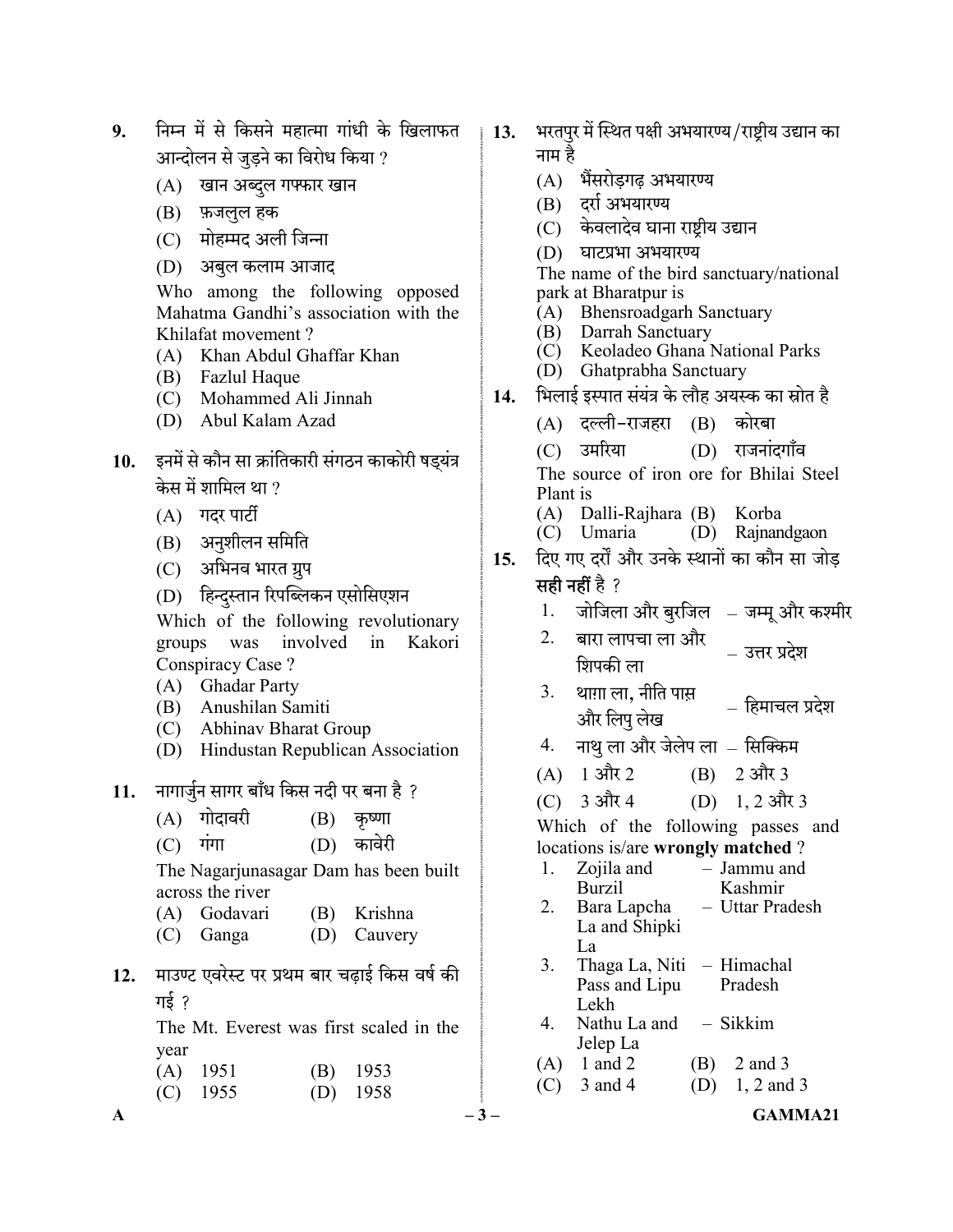- 16. किसके बढ़ने के फलस्वरूप निजी निवेश में वृद्धि की अधिक संभावना होगी ?
	- (A) ब्याज दर
	- (B) शेयरों की कीमत
	- (C) नई पूँजी पर अनुमानित प्राप्ति
	- (D)

 Private investment will be most likely to be increased as a result of a rise in

- (A) The rate of interest
- (B) The price of shares
- (C) Expected yield on new capital
- (D) Personal taxation
- 17. भारत की राष्ट्रीय आय का आकलन करने वाली संस्था है
	- $(A)$  आर.बी.आई.
	- (B) नीति आयोग
	- $(C)$  वित्त मंत्रालय
	- (D) केन्द्रीय सांख्यिकी संगठन

 The agency estimating the National Income of India is

- (A) RBI
- (B) NITI Aayog
- (C) Ministry of Finance
- (D) Central Statistical Organization
- 18. सेवा क्षेत्र का दूसरा नाम क्या है ?<br>(A) ततीयक (B) प्राथमिक
	- $(A)$  तृतीयक
	- (C) द्वितीयक (D) कृषि

 What is another name for the Service Sector ?

- (A) Tertiary (B) Primary
- (C) Secondary (D) Agriculture
- 19. भारत में श्वेत क्रांति के जनक के रूप में कौन जाना जाता है ?
	- $(A)$  बलवंतराय मेहता
	- (B) डॉ. वर्गीस कुरियन
	- (C) एम.एस. स्वामीनाथन
	- (D)

 Who is known as father of White Revolution in India ?

- (A) Balwant Rai Mehta
- (B) Dr. Verghese Kurian
- (C) M.S. Swaminathan
- (D) Norman Edburg

#### $GAMMA21$   $-4$   $-$

- $20.$  भारत में आर्थिक सुधार 1991 के दौरान प्रधानमंत्री कौन थे ?
	- (A) पी.वी. नरसिम्हा राव
	- (B) अटल बिहारी वाजपेयी
	- (C) डॉ. मनमोहन सिंह
	- (D)

 Who was the Prime Minister during economic reforms 1991 in India ?

- (A) P.V. Narsimha Rao
- (B) Atal Bihari Vajpayee
- (C) Dr. Manmohan Singh
- (D) None of these
- 21. भारत के संविधान में इनमें से क्या राज्य सूची में सम्मिलित नहीं है ?
	- (A) पुलिस
	- (B) कानून और व्यवस्था
	- $(C)$  जेल
	- (D) दण्ड प्रक्रिया संहिता

 Which one of the following is not included in the state list in the Constitution of India ?

- (A) Police
- (B) Law and Order
- (C) Prison
- (D) Criminal Procedure Code
- 22. निम्नलिखित में से क्या भारतीय संविधान की मुख्य विशेषता **नहीं** है ?
	- (A) अर्ध संघीय संरचना
	- (B) प्रतिबद्ध न्यायतंत्र
	- (C) शक्तियों का वितरण
	- (D) लिखित संविधान और संविधान की सर्वोच्चता

Which one of the following is **not** a salient feature of the Constitution of India ?

- (A) Quasi federal structure
- (B) Committed judiciary
- (C) Distribution of powers
- (D) Written Constitution and Supremacy of the Constitution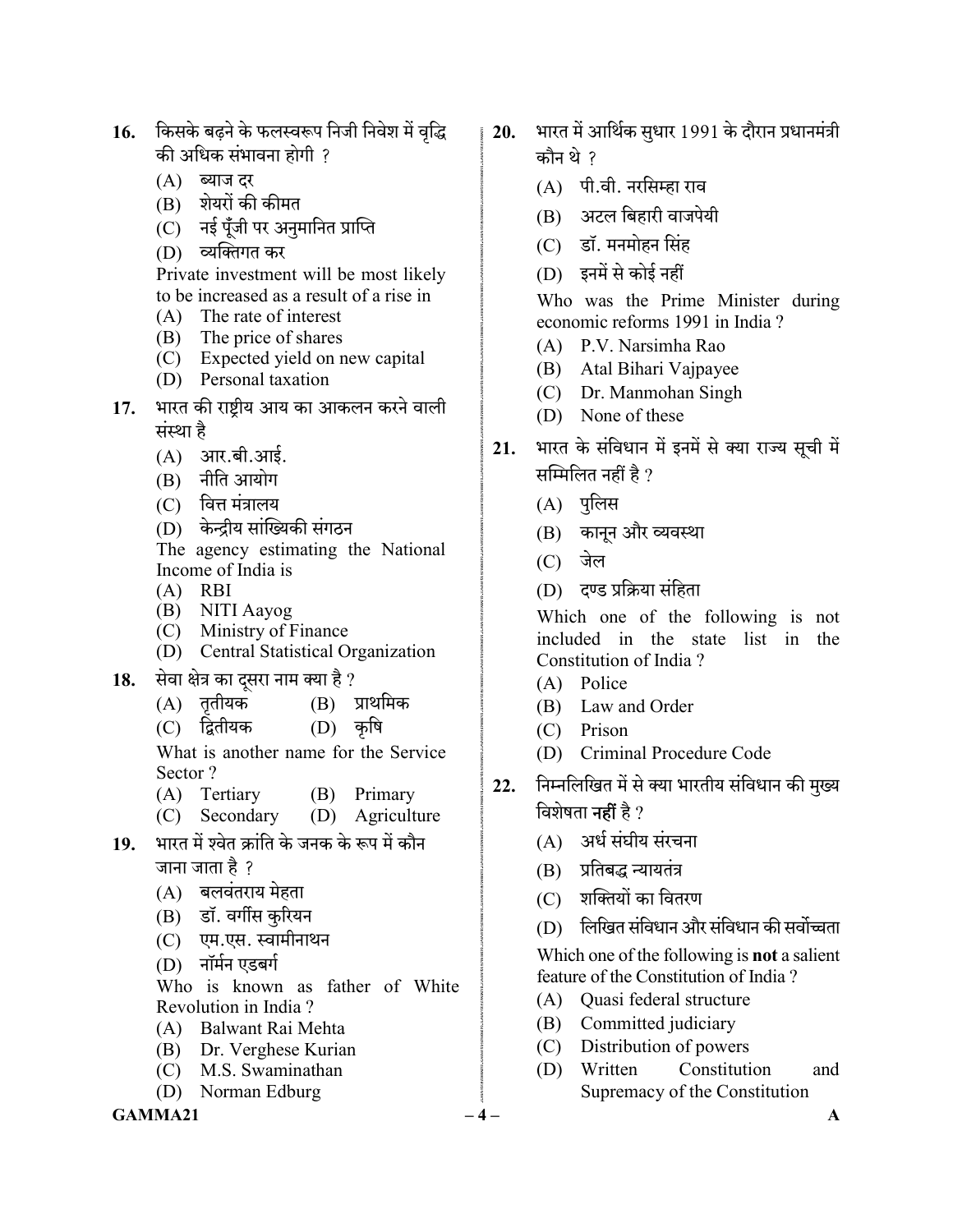- 23. निम्न में से क्या भारतीय नागरिकों को आर्थिक न्याय प्रदान करता है ?
	- (A)
	- (B) मौलिक कर्त्तव्य
	- (C) राज्य नीति के निदेशक सिद्धांत
	- (D)

 What ensures economic justice to Indian citizens ?

- (A) Fundamental Rights
- (B) Fundamental Duties
- (C) Directive Principles of State Policy
- (D) None of these
- 24. भारतीय संविधान का कौन सा अनुच्छेद राज्य सरकारों को ग्राम पंचायतों के आयोजन के लिए निर्देशित करता है ?
	- $(A)$  अनुच्छेद 38  $(B)$  अनुच्छेद 40
	- (C) अनुच्छेद 44 (D) अनुच्छेद 46

 Which Article of the Indian Constitution directs the state governments to organize village panchayats ?

- (A) Article 38 (B) Article 40
- (C) Article 44 (D) Article 46
- 25. त्रि-स्तरीय पंचायती राज व्यवस्था का विचार किसने रखा था ?
	- (A) बलवंत राय मेहता कमेटी
	- (B) अशोक मेहता कमेटी
	- (C) रॉयल कमीशन
	- (D)

 Who had proposed the idea of three tier Panchayati Raj System ?

- (A) Balwant Rai Mehta Committee
- (B) Ashok Mehta Committee
- (C) Royal Commission
- (D) None of these
- 26. बिजली का प्रवाह सर्किट में कब होता है ?
	- $(A)$  स्विच चालू होने पर
	- (B) स्विच बंद होने पर
	- (C) स्विच बंद या चालू होने पर
	- (D) इसमें कोई वोल्टेज नहीं होता
	- Current flows in a circuit when
	- (A) A switch is opened.
	- (B) A switch is closed.
	- (C) The switch is either opened or closed.
	- (D) There is no voltage.
- $27.$  प्रतिरोध की S.I. इकाई क्या है ?
	- $(A)$  फैराडे  $(B)$  ओहम
	- (C) वोल्ट (D) ऐम्पियर
	- What is the S.I. Unit of resistance ?
	- (A) Faraday (B) Ohm
	- (C) Volt (D) Ampere
- 28. नींबू का खट्टा स्वाद इनमें से किसकी उपस्थिति के कारण होता है ?
	- $(A)$  साइटिक अम्ल  $(B)$  एसीटिक अम्ल
	- $(C)$  ऑक्सेलिक अम्ल $(D)$  फॉर्मिक अम्ल Sour taste of lemon is due to the
	- presence of which of the following ?
	- (A) Citric acid (B) Acetic acid
	- (C) Oxalic acid (D) Formic acid
- 29. कर्कटजनक रसायन से होता है
	- (A) हृदय रोग (B) मधुमेह
	- $(C)$  कैन्सर  $(D)$  दमा (अस्थमा)
	- Carcinogenic chemicals cause
	- (A) Heart diseases (B) Diabetes
	- (C) Cancer (D) Asthma
- $30.$  त्वचा की ऊपरी सतह क्या कहलाती है ?
	- (A) अंतश्चर्म (एंडोडर्मिस)
	- (B) अधिचर्म (एपिडर्मिस)
	- $(C)$  चर्म (डर्मिस)
	- (D) विशिष्ट चर्म (स्पेशियल डर्मिस)
	- Name the upper layer of the skin :
	- (A) Endodermis (B) Epidermis
	- (C) Dermis (D) Special Dermis

 $\mathbf{A}$  – 5 – GAMMA21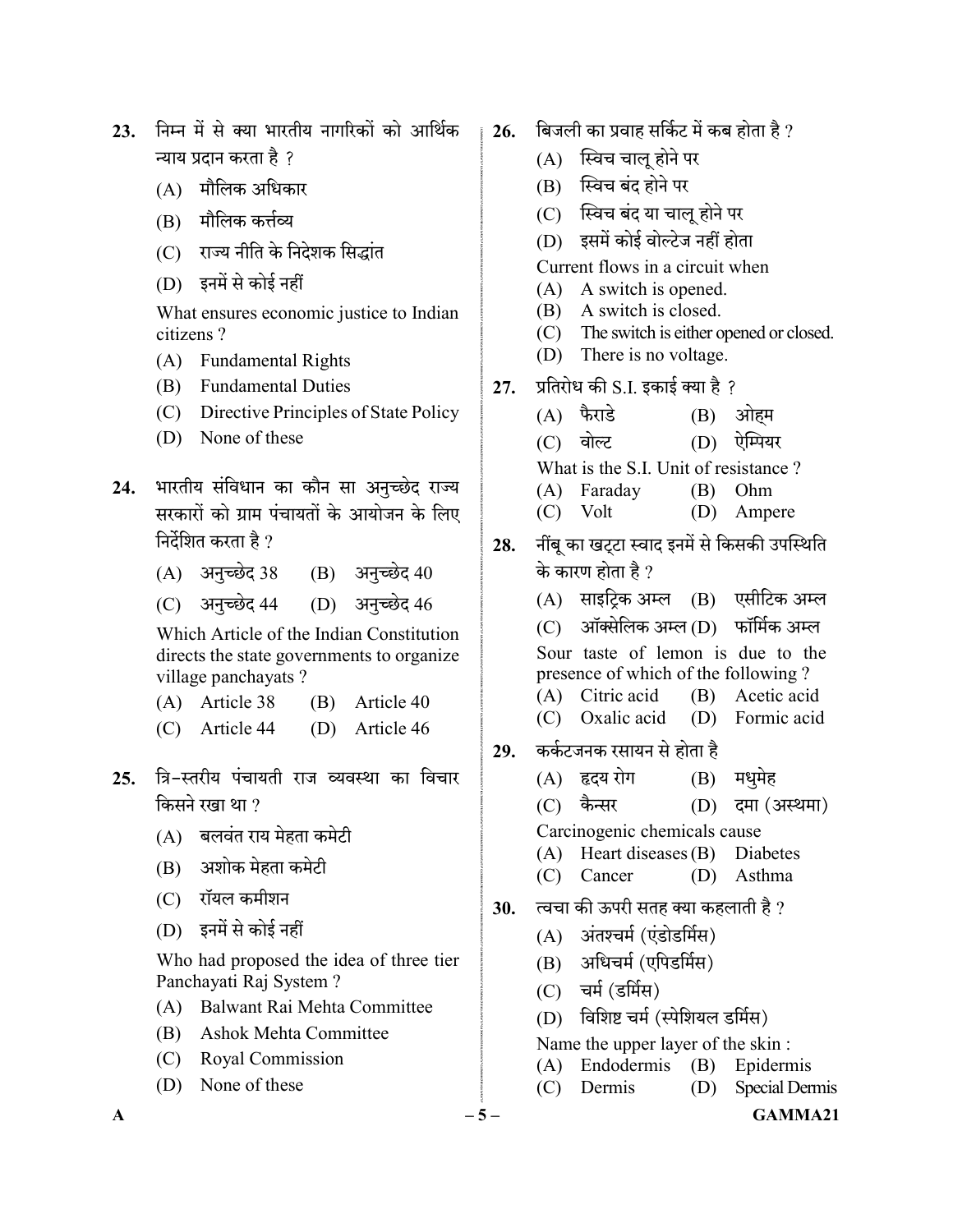| 31. यदि $\sqrt{1+\frac{27}{169}} = \left(1+\frac{x}{13}\right)$ , तो <i>x</i> का मान है : |
|-------------------------------------------------------------------------------------------|
| If $\sqrt{\left(1+\frac{27}{169}\right)} = \left(1+\frac{x}{13}\right)$ , then the value  |
| of $x$ is :                                                                               |
| $(A)$ 1<br>(B) $3$<br>(D) 7<br>$(C)$ 5                                                    |
| 32. $37\frac{1}{2}$ में कुल कितने $\frac{1}{8}$ हैं ?                                     |
| (A) 300                                                                                   |
| $(B)$ 400                                                                                 |
| (C) 500                                                                                   |
| (D) निर्धारित नहीं कर सकते                                                                |
| How many $\frac{1}{8}$ 's are there in 37 $\frac{1}{2}$ ?                                 |
| (A) 300                                                                                   |
| $(B)$ 400                                                                                 |
| (C) 500                                                                                   |
| (D) cannot be determined                                                                  |
| 33. $\sqrt{\frac{36.1}{102.4}}$ = ?                                                       |
| (A) $\frac{29}{32}$<br>(B) $\frac{19}{72}$                                                |
|                                                                                           |
| (D) $\frac{29}{62}$<br>(C) $\frac{19}{32}$                                                |
| एक शहर की जनसंख्या में 4% की वार्षिक वृद्धि                                               |
| होती है परन्तु स्थानांतरण के कारण $\frac{1}{2}$ % वार्षिक                                 |
| तक घट भी जाती है। तीन वर्षों में वृद्धि का प्रतिशत                                        |
| क्या होगा ?                                                                               |
| The population of a town increases 4%                                                     |

annually but is decreased by migration annually to the extent of  $\frac{1}{2}\%$ . 2  $\frac{1}{2}$ %. What will be the increase percent in three years ? (A) 9.8 (B) 10 (C) 10.5 (D) 10.8

# 35.  $13$  परिणामों का औसत 68 है। पहले सात का औसत 63 है और आखिरी सात का औसत 70 है. तो सातवें का परिणाम है $-$  The average of 13 results is 68. The average of first seven is 63 and that of the last seven is 70, the seventh result is : (A) 47 (B) 65.5 (C) 73.5 (D) 94 36. निम्न में से 'तीक्ष्ण' का विलोम शब्द क्या है ?  $(A)$  तीव्र  $(B)$  तृष्णा (C) त्यागी (D) कुण्ठित 37. 'गजवदन' का पर्यायवाची है  $(A)$  गर्जन  $(B)$  मेघनाद (C) गणपति (D) विष्णु 38. 'कॉंटों से भरा हुआ' वाक्य के लिए नीचे दिए गए विकल्प में से एक शब्द चुनिये :  $(A)$  कंटक (B) (C) कुचैला (D) 39. 'दूध का दूध और पानी का पानी करना' मुहावरे का अर्थ है : (A) दुग्ध इन्सपेक्टर होना (B) मिल-जुलकर रहना (C) पक्षपातपूर्ण निर्णय करना (D) 40. शुद्ध वर्तनी का चयन कीजिए। (A) (B) (C)

(D) बइष्कार

#### $GAMMA21$   $-6$   $A$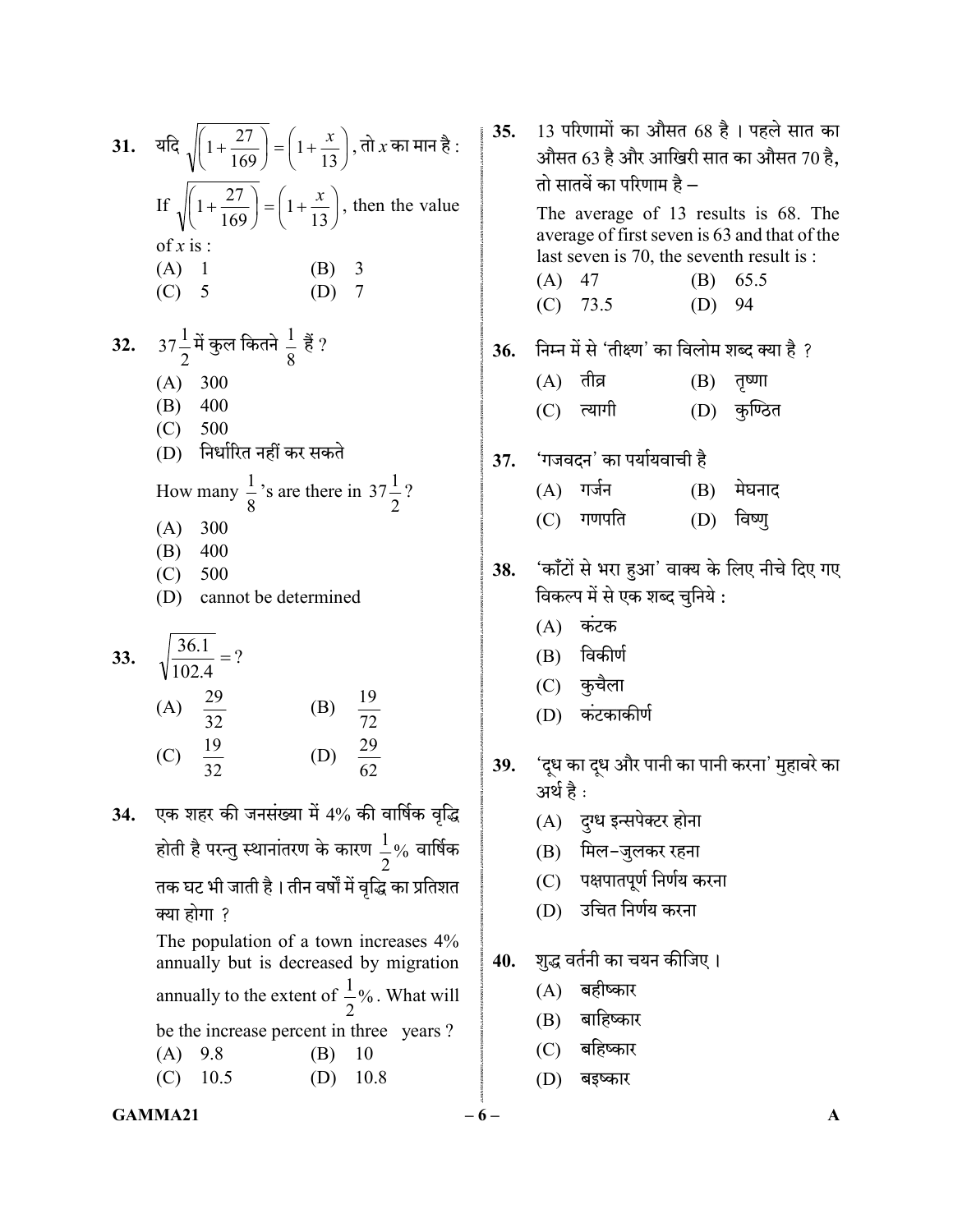Directions : Read the passage carefully and answer the corresponding questions : (41-43)

I climbed into bed and rolled myself in my blankets, first extinguishing the light that burned steadily near the door. I lay still trying to get to sleep but my fear made that impossible and soon I sat up in bed peering into the darkness and occasionally glancing at the round window in the side of the ship which seemed like a plate suspended in the darkness. For an hour I must have sat like this, and then I was suddenly roused, by a drought of cold air. I jumped out of bed; not having allowed for the motion of the ship, I was instantly thrown violently across the room.

- 41. The author sat peering into the darkness because
	- (A) he had put out the light.
	- (B) he wished to see the window.
	- (C) the window had looked like a plate
	- (D) he was afraid.
- 42. The author jumped out of bed because
	- (A) he heard a faint sound.
	- (B) he saw someone coming towards him.
	- (C) a cold breeze blew past his face.
	- (D) he was pushed by someone.
- 43. Which one of the following did the author do first ?
	- (A) Closing the door.
	- (B) Climbing into bed.
	- (C) Rolling himself into blankets.
	- (D) None of these
- 44. Give Synonym for the following word : Pride
	- (A) Humour (B) Hate
	- (C) Dignity (D) Cowardice
- 45. Give Antonym for the following word : Keen
	- (A) Dull (B) Alert (C) Humble (D) Eager

46. दिए गए विकल्पों में से संबंधित शब्द का चयन कीजिए :

कत्ता : रेबीज़ : : मच्छर : ?

- $\mathsf{A}$  and  $\mathsf{A}$  and  $\mathsf{A}$  and  $\mathsf{A}$  and  $\mathsf{A}$  and  $\mathsf{A}$  and  $\mathsf{A}$  and  $\mathsf{A}$  and  $\mathsf{A}$  and  $\mathsf{A}$  and  $\mathsf{A}$  and  $\mathsf{A}$  and  $\mathsf{A}$  and  $\mathsf{A}$  and  $\mathsf{A}$  and  $\mathsf{A}$  and  $\mathsf{A}$  and (A) प्लेग (B) मृत्यु (C) मलेरिया (D) डसना Select the related word from the given alternatives : Dog : Rabbies : : Mosquito : ? (A) Plague (B) Death (C) Malaria (D) Stings 47. उस शब्द का चयन कीजिए जो समूह के बाकी शब्दों से मेल नहीं रखता।  $(A)$  नन (धर्मसंघिनी)  $(B)$  शूरवीर (C) मुनि (D) पादरी Choose the word which is least like the other words in the group : (A) Nun (B) Knight (C) Monk (D) Priest 48. किसी निश्चित कूट भाषा में COMPUTRONE को लिखा जाता है PMOCTUENOR । इसी कूट भाषा में ADVANTAGES को क्या लिखा जाएगा ? In a certain code language, COMPUTRONE is written as PMOCTUENOR. How is ADVANTAGES written in that code ? (A) SEGATNAVAD (B) AVDATNSEGA (C) AVDATASEGN (D) NAVDASEGAT 49. एक आदमी ने एक महिला से कहा, ''तुम्हारी माँ के पति की बहन मेरी बुआ है।" वह महिला उस आदमी से किस प्रकार संबंधित है ? (A) पुत्री (B) पोती (C) माँ (D) बहन A man said to a lady, "Your mother's husband's sister is my aunt (Bua)." How is the lady related to the man ? (A) Daughter (B) Grand daughter (C) Mother (D) Sister
-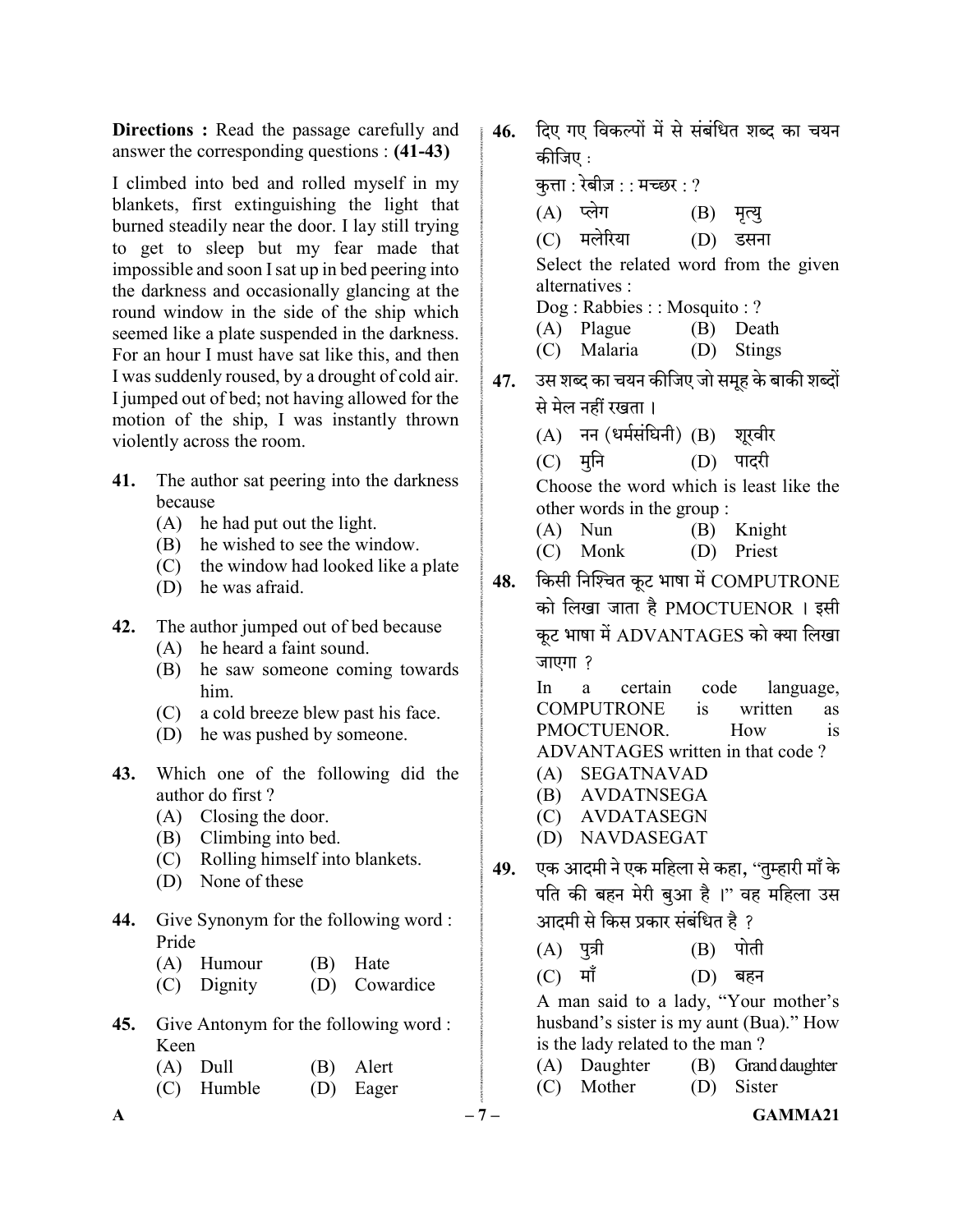50. यदि 18 फरवरी, 2005 को शुक्रवार है, तो  $18$  फरवरी. 2007 को कौन सा दिन होगा ?  $(A)$  रविवार  $(B)$  सोमवार  $(C)$  मंगलवार  $(D)$  बुधवार If 18<sup>th</sup> February, 2005 falls on Friday then what will be the day on  $18^{th}$ February, 2007 ? (A) Sunday (B) Monday (C) Tuesday (D) Wednesday 51. भारत के उस प्रथम राज्य का नाम क्या है जिसने अपने सभी निवासियों को स्वास्थ्य बीमा प्रदान किया है ?  $(A)$  गुजरात  $(B)$  तेलंगाना (C) राजस्थान (D) कर्नाटक Name the state of India which became the first state to provide health insurance for all its residents. (A) Gujarat (B) Telangana (C) Rajasthan (D) Karnataka 52. आर.बी.आई. ने 22 जुलाई, 2021 से किस भुगतान तंत्र को नए कार्ड जारी करने पर प्रतिबंध लगा दिया है ?<br>(A) मास्टरकार्ड (B) विज्ञा (A) मास्टरकार्ड<br>(C) रूपे (D) इनमें से कोई नहीं Which payment system has been barred by RBI from issuing new cards from 22 July, 2021 ? (A) Mastercard (B) Visa (C) Rupay (D) None of these 53. योग के बारे में जागरूकता बढ़ाने के उदुदेश्य से भारत में किसके द्वारा मोबाइल एप ''नमस्ते योग'' शुरू किया गया ? (A) स्वास्थ्य एवं परिवार कल्याण मंत्रालय (B) गृह मंत्रालय (C) आयुष मंत्रालय (D) To raise awareness about Yoga, Mobile app "Namaste Yoga" launched by whom in India? (A) Ministry of Health and Family Welfare (B) Ministry of Home Affairs (C) Ministry of Ayush (D) None of these

- । 54. टोक्यो पैरालिम्पिक्स 2021 में किसको भारतीय दल के ध्वज–वाहक के लिए नामित किया गया ?
	- $(A)$  कशिश लाकड़ा  $(B)$  मरियप्पन थंगवेलू (C) देवेन्द्र झाझरिया (D) अजीत सिंह Who has been named the flag-bearer of the Indian contingent in the Tokyo Paralympics 2021?
	- (A) Kashish Lakra
	- (B) Mariyappan Thangavelu
	- (C) Devendra Jhajharia
	- (D) Ajeet Singh
	- 55. 2021-22 के दुसरे क्वार्टर (जुलाई-सितंबर) के लिए सुकन्या समृद्धि खाते की ब्याज दर क्या है ? What is the interest rate on Sukanya Samriddhi Accounts for second quarter (July-Sept) of 2021-22 ? (A)  $7.6\%$  (B)  $6.6\%$ (C)  $8.6\%$  (D)  $9.6\%$
	- 56. भारतीय सेना ने कश्मीर में अपनी एक फायरिंग रेंज का नाम बॉलीवुड अभिनेत्री के नाम पर रखा है ।
		- $(A)$  ऐश्वर्या राय बच्चन $(B)$  प्रियंका चोपड़ा
		- $(C)$  दीपिका पादकोण  $(D)$  विद्या बालन The Indian Army has named one of its firing ranges in Kashmir after Bollywood actress \_\_\_\_\_\_\_.
		- (A) Aishwarya Rai Bachchan
		- (B) Priyanka Chopra
		- (C) Deepika Padukone
		- (D) Vidya Balan
	- 57. वर्ष 2021 के लिए किस देश का पासपोर्ट विश्व में सबसे शक्तिशाली पासपोर्ट की श्रेणी में सबसे ऊपर है ?
		- $(A)$  रूस  $(B)$  यू.एस.

(C) भारत (D) जापान

 Which country's passport has topped in the most powerful passport in the world for the year 2021 ?

- (A) Russia (B) U.S.
- (C) India (D) Japan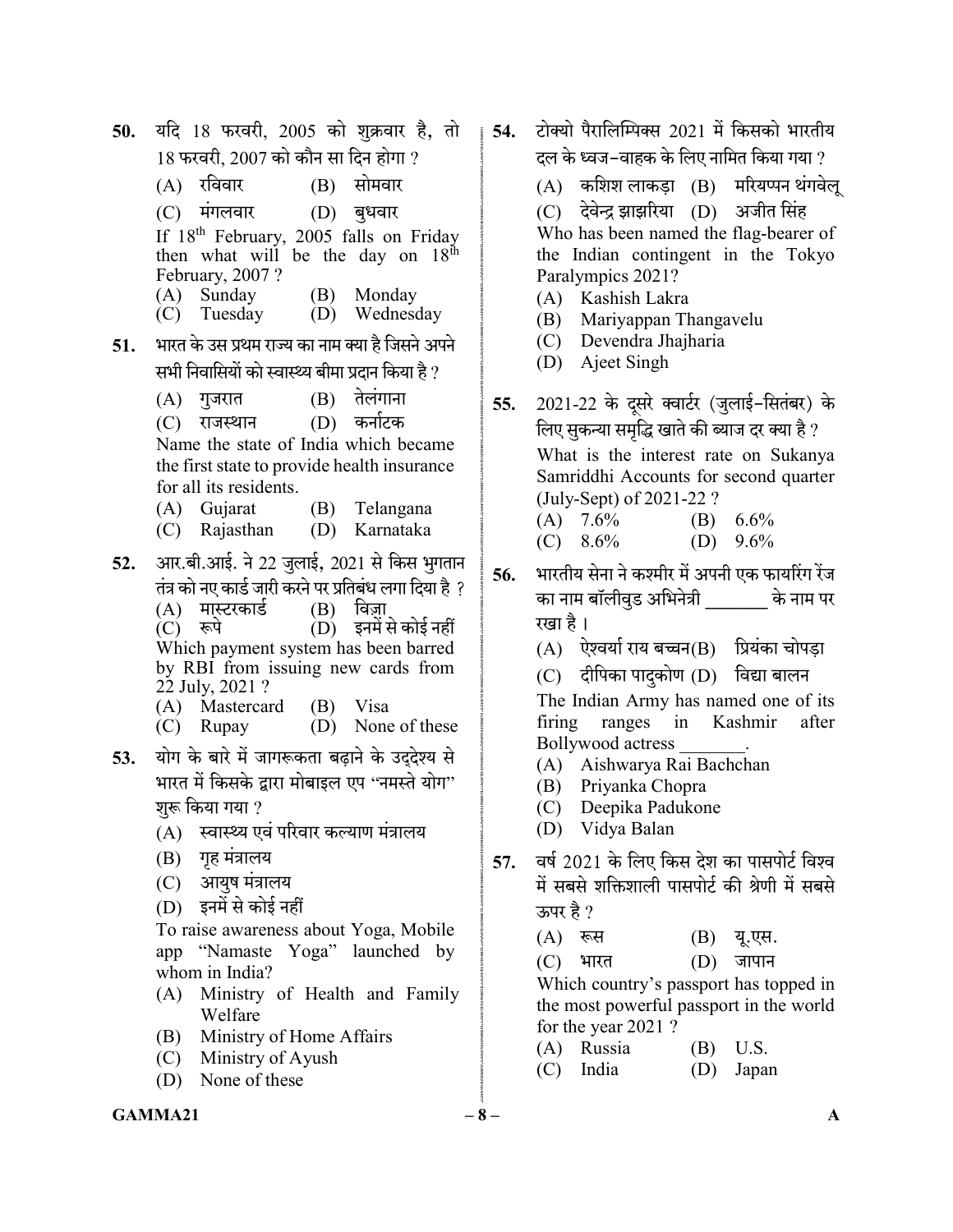$A$  – 9 – GAMMA21 58. तमिलनाडु विधान सभा 2021 का चुनाव किस राजनीतिक दल ने जीता ?<br>(A) डी.एम.के.  $(B)$  बी.जे.पी. (C) ए.आई.ए.डी.एम.के. (D) पी.एम.के Tamil Nadu Assembly Election 2021 was won by which political party ?  $(A)$  DMK  $(B)$  BJP (C) AIADMK (D) PMK 59. वैश्विक शांति सूचकांक 2021 में कौन सा देश शीर्ष पर है ? (A) डेनमार्क (B) न्यूजीलैण्ड (C) आइसलैण्ड (D) पूर्तगाल Global Peace Index 2021 topped by which country? (A) Denmark (B) New Zealand<br>(C) Iceland (D) Portugal (D) Portugal 60. कौन सी राज्य सरकार ने मुख्यमंत्री दलित सशक्तीकरण योजना को लागू किया है ?  $(A)$  तेलंगाना  $(B)$  आन्ध्र प्रदेश (C) तमिलनाडु (D) बिहार Which state government implements Chief Minister Dalit Empowerment Programme ? (A) Telangana (B) Andhra Pradesh (C) Tamil Nadu (D) Bihar  $61.$  निम्न में से किस देश को "थंडर डे़गन" की भूमि के नाम से जाना जाता है ?  $(A)$  जापान  $(B)$  भूटान  $(C)$  नेपाल  $(D)$  श्रीलंका Which of the following countries is known as the land of "Thunder Dragon" ? (A) Japan (B) Bhutan (C) Nepal (D) Srilanka 62. रियाद किस देश की राजधानी है ?  $(A)$  स्यांमार  $(B)$  बांग्लादेश (C) सऊदी अरब (D) इनमें से कोई नहीं Riyadh is the capital of which country ? (A) Myanmar (B) Bangladesh (C) Saudi Arabia (D) None of these

63. क्षेत्रफल की दृष्टि से भारत का निम्न में से कौन सा राज्य सबसे छोटा है ? (A) सिक्किम (B) गोआ (C) (D) Which of the following is the smallest state (in Area) of India ? (A) Sikkim (B) Goa (C) Meghalaya (D) Mizoram 64. राज्य सभा के चुने हुए सदस्यों का कार्यकाल कितने वर्ष का होता है ?  $(A)$  2 वर्ष  $(B)$  4 वर्ष (C) 6 वर्ष (D) 8 वर्ष What is the tenure of the elected members of Rajya Sabha? (A) 2 Years (B) 4 Years (C) 6 Years (D) 8 Years 65. विश्व में संयुक्त राष्ट्र दिवस कब मनाया जाता है ? (A) 20 अक्टूबर (B) 24 अक्टूबर  $(C)$  27 नवंबर  $(D)$  30 नवंबर When is the United Nations Day celebrated across the world ? (A) October 20 (B) October 24 (C) November 27 (D) November 30 66. अंतर्राष्टीय न्यायालय कहाँ स्थित है ?  $(A)$  जिनेवा  $(B)$  द हेग (C) एमस्टर्डम (D) वियना The International Court of Justice is located at (A) Geneva (B) The Hague (C) Amsterdam (D) Vienna  $67.$  विश्व प्रसिद्ध 'खजुराहो' मूर्तिकलाएँ स्थित हैं  $(A)$  गुजरात में  $(B)$  मध्य प्रदेश में (C) ओडिशा में (D) महाराष्ट्र में The world famous 'Khajuraho' sculptures are located in (A) Gujarat (B) Madhya Pradesh (C) Odisha (D) Maharashtra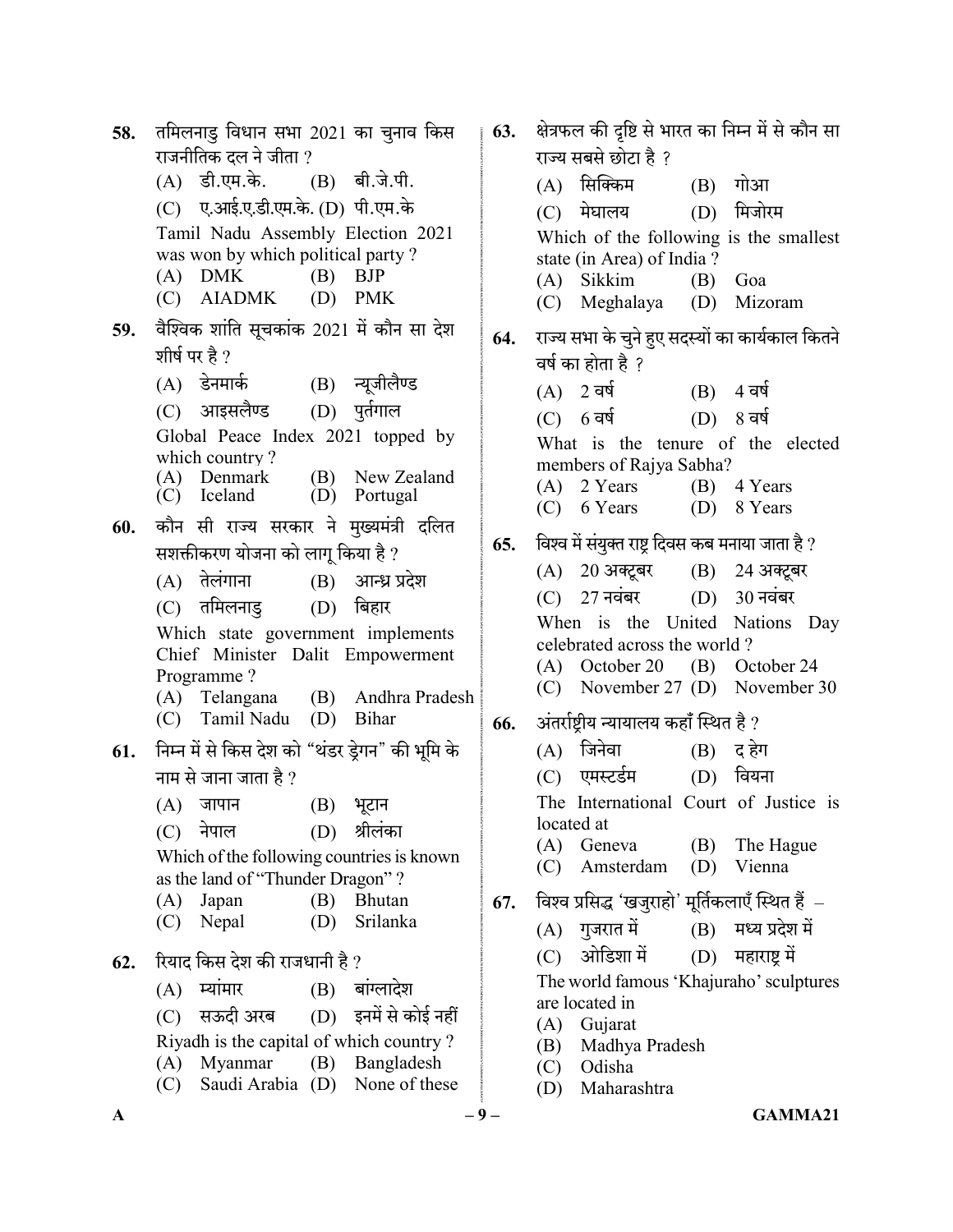- 68. प्रसिद्ध नबकालेबारा उत्सव इनमें से किस राज्य से सम्बद्ध है ?
	- $(A)$  केरल  $(B)$  बिहार

(C) राजस्थान (D) ओडिशा

 The famous Nabakalebara festival belongs to which of the following states?

- (A) Kerala
- (B) Bihar
- (C) Rajasthan
- (D) Odisha
- 69. निम्न में से कौन सी एक हरितगृह गैस नहीं है ?
	- $(A)$  मीथेन
	- (B) नाइट्रोजन
	- (C) कार्बन डाइऑक्साइड
	- (D) क्लोरोफ्लुओरोकार्बन (CFC)

 Which of the following is not a green house gas ?

- (A) Methane
- (B) Nitrogen
- (C) Carbon dioxide
- (D) Chlorofluorocarbon (CFC)
- $70.$  अर्जुन पुरस्कार किसलिए दिए जाते हैं ?
	- $(A)$  आपातकालीन स्थिति में विशिष्ट सेवा के लिए
	- (B) युद्ध में वीरता के लिए
	- (C) खेल के क्षेत्र में उत्कृष्ट प्रदर्शन के लिए
	- (D) विशिष्ट समाज सेवाओं के लिए

Arjuna Award is given for

- (A) Exceptional service in emergency
- (B) Bravery on battlefield
- (C) Outstanding performance in sports
- (D) Exceptional social services

## निर्देश : निम्नलिखित गद्यांश को ध्यानपूर्वक पढ़िए तथा उस पर आधारित प्रश्नों (71-75) के उत्तर चुनिए:

स्वतंत्रता संग्राम मनुष्य में उत्तम और स्पृहणीय विशेषताएँ पैदा करता है और भारतीय स्वातंत्र्य संग्राम भी इसका अपवाद नहीं है। महात्मा गाँधी के नेतृत्व में यह युद्ध बिना किसी ईर्ष्या-द्वेष तथा खून-खराबे के लड़ा गया था। गाँधीजी इसे सत्याग्रह कहते थे। इसके पीछे उनकी शिक्षा. धार्मिक आस्था तथा अन्य उपलब्धियों का उतना हाथ नहीं था जितना उनके सदाचरण और व्यवहार का । इस स्वातंत्र्य आंदोलन को स्मरण रखने का मुख्य कारण यह है कि यह जनतांत्रिक था अर्थात् इसमें देश के हर वर्ग और जाति के लोग सम्मिलित थे, चाहे वे धनी हों या गरीब, नर हों या नारी हों अथवा विभिन्न संप्रदायों के । इसके साथ ही यह एक धर्मनिरपेक्ष और स्वतंत्रता कर्मियों का संघर्षशील राष्ट्रीय आंदोलन था । स्वतंत्र भारत के नागरिक के रूप में हम आज जनतांत्रिकता और धर्म-निरपेक्षता का लाभ उठा रहे हैं। हम सोच नहीं सकते कि इतने बड़े देश में अपना शासन करने के लिए हम अपना प्रतिनिधि नहीं चुन सकते थे या कोई गंदा कानून लागू कर दिया जाता तो हम उसके विरुद्ध आवाज नहीं उठा सकते थे और हम अपनी राय स्वतंत्रतापूर्वक व्यक्त नहीं कर सकते थे ।

- 71. उपर्युक्त गद्यांश में प्रयुक्त 'स्पृहणीय' शब्द का अर्थ है –
	- $(A)$  प्राप्त करने योग्य  $(B)$  प्राप्त की हई
	- $(C)$  त्याग करने योग्य  $(D)$  त्याग की हई
- 72. उपर्युक्त गद्यांश में लेखक ने मुख्य रूप से बताया है कि
	- (A) आजादी में क्रांतिकारियों की विशेष भूमिका थी ।
	- (B) आजादी के संघर्ष में कृषकों का क्या योगदान था।
	- (C) गुलाम देश की दशा कैसी थी।
	- (D) महात्मा गाँधी के नेतृत्व में राष्ट्रीय आंदोलन कैसा था।
- $GAMMA21$   $-10$   $-$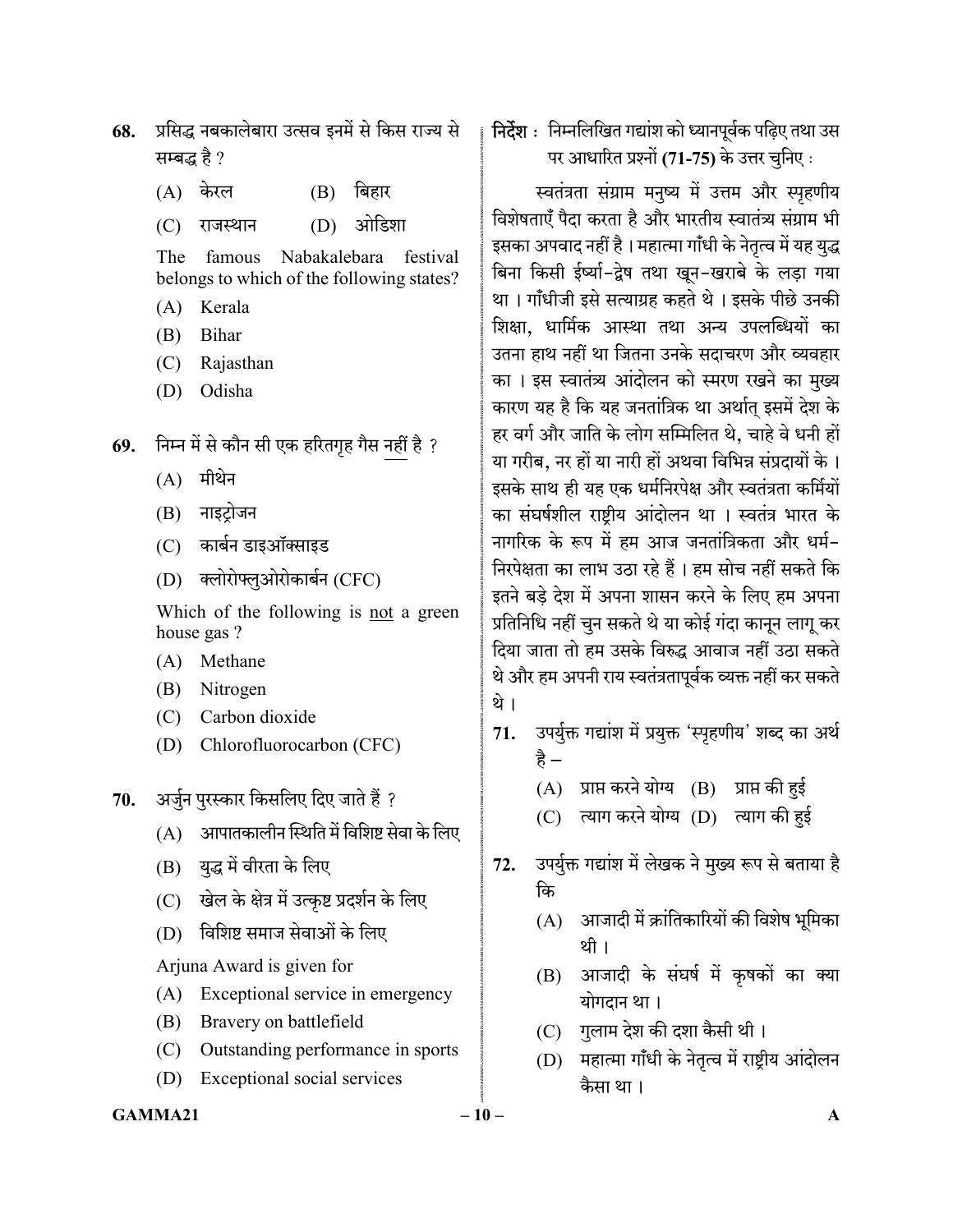- 73. उपर्युक्त गद्यांश के लेखक का उद्देश्य क्या था ?
	- (A) धार्मिक आस्थाओं और सद्व्यवहार को बढावा देना ।
	- भारतीय स्वतंत्रता संग्राम की विशेषता (B) बताना ।
	- (C) अंग्रेजी राज्य के दोष गिनाना।
	- (D) जनतांत्रिकता से हानि बताना।
- धर्मनिरपेक्षता से अभिप्राय है 74.
	- (A) सभी धर्मों का आदर
	- (B) धर्म में हस्तक्षेप न करना
	- (C) धर्म की अवज्ञा
	- (D) किसी भी धर्म को न मानना
- कैसे माना जाए कि हमारा स्वतंत्रता संग्राम 75. जनतांत्रिक था ?
	- (A) यह महात्मा गाँधी के सदव्यवहार और सदाचरण का प्रतीक था।
	- (B) इसमें हिन्दू और मुसलमान सम्मिलित हुए थे।
	- यह स्वतंत्रता-प्रेमियों का आंदोलन था।  $(C)$
	- (D) इसमें सभी जातियों, वर्गों, धर्मों के लोगों ने भाग लिया था ।

# निर्देश : निम्नलिखित गद्यांश को ध्यानपूर्वक पढ़िए तथा उस पर आधारित प्रश्नों (76-80) के उत्तर चुनिए :

विधाता-रचित इस सृष्टि का सिरमौर है मनुष्य । उसकी कारीगरी का सर्वोत्तम नमूना । इस मानव को ब्रह्माण्ड का लघु रूप मानकर भारतीय दार्शनिकों ने 'यत् पिण्डे तत् ब्रह्माण्डे' की कल्पना की थी। उनकी यह कल्पना मात्र कल्पना नहीं थी, प्रत्युत यथार्थ भी थी क्योंकि मानव– मन में जो विचारणा के रूप में घटित होता है, उसी का कृति रूप ही तो सृष्टि है । मन तो मन, मानव का शरीर भी अप्रतिम है। देखने में इससे भव्य, आकर्षक एवं लावण्यमय रूप सृष्टि में अन्यत्र कहाँ है ? अद्भुत एवं अद्वितीय है मानव-सौन्दर्य ! साहित्यकारों ने इसके रूप-सौन्दर्य के

वर्णन के लिए कितने ही अप्रस्तुतों का विधान किया है और इस सौन्दर्य-राशि से सभी को आप्यायित करने के लिए अनेक काव्य सुष्टियाँ रच डाली हैं।

साहित्यशास्त्रियों ने भी इसी मानव की भावनाओं का विवेचन करते हुए अनेक रसों का निरूपण किया है। परन्तु वैज्ञानिक दृष्टि से विचार किया जाए तो मानव–शरीर को एक जटिल यन्त्र से उपमित किया जा सकता है। जिस प्रकार यन्त्र के एक पुर्जे में दोष आ जाने पर सारा यन्त्र गड़बड़ा जाता है, बेकार हो जाता है उसी प्रकार मानव-शरीर के विभिन्न अवयवों में से यदि कोई एक अवयव भी बिगड जाता है तो उसका प्रभाव सारे शरीर पर पडता है। इतना ही नहीं, गुर्दे जैसे कोमल एवं नाजुक हिस्से के खराब हो जाने से यह गतिशील वपुयन्त्र एकाएक अवरुद्ध हो सकता है, व्यक्ति की मृत्यु हो सकती है। एक अंग के विकृत होने पर सारा शरीर दण्डित हो, वह कालकवलित हो जाए - यह विचारणीय है।

यदि किसी यन्त्र के पुर्जे को बदलकर उसके स्थान पर नया पुर्जा लगाकर यन्त्र को पूर्ववत सुचारु एवं व्यवस्थित रूप से क्रियाशील बनाया जा सकता है तो शरीर के विकृत अंग के स्थान पर नव्य निरामय अंग लगाकर शरीर को स्वस्थ एवं सामान्य क्यों नहीं बनाया जा सकता ? शल्य-चिकित्सकों ने इस दायित्वपूर्ण चुनौती को स्वीकार किया तथा निरन्तर अध्यवसाय पूर्णसाधना के अनन्तर अंग-प्रत्यारोपण के क्षेत्र में सफलता प्राप्त की। अंग–प्रत्यारोपण का उद्देश्य है कि मनुष्य दीर्घायु प्राप्त कर सके । यहाँ यह ध्यातव्य है कि मानव–शरीर हर किसी के अंग को उसी प्रकार स्वीकार नहीं करता, जिस प्रकार हर किसी का रक्त उसे स्वीकार्य नहीं होता। रोगी को रक्त देने से पूर्व रक्त-वर्ग का परीक्षण अत्यावश्यक है, तो अंग-प्रत्यारोपण से पूर्व ऊतक-परीक्षण अनिवार्य है। आज का शल्य-चिकित्सक गुर्दे, यकृत, आँत, फेफड़े और हृदय का प्रत्यारोपण सफलतापूर्वक कर रहा है। साधन–सम्पन्न चिकित्सालयों में मस्तिष्क के अतिरिक्त शरीर के प्रायः सभी अंगों का प्रत्यारोपण सम्भव हो गया है।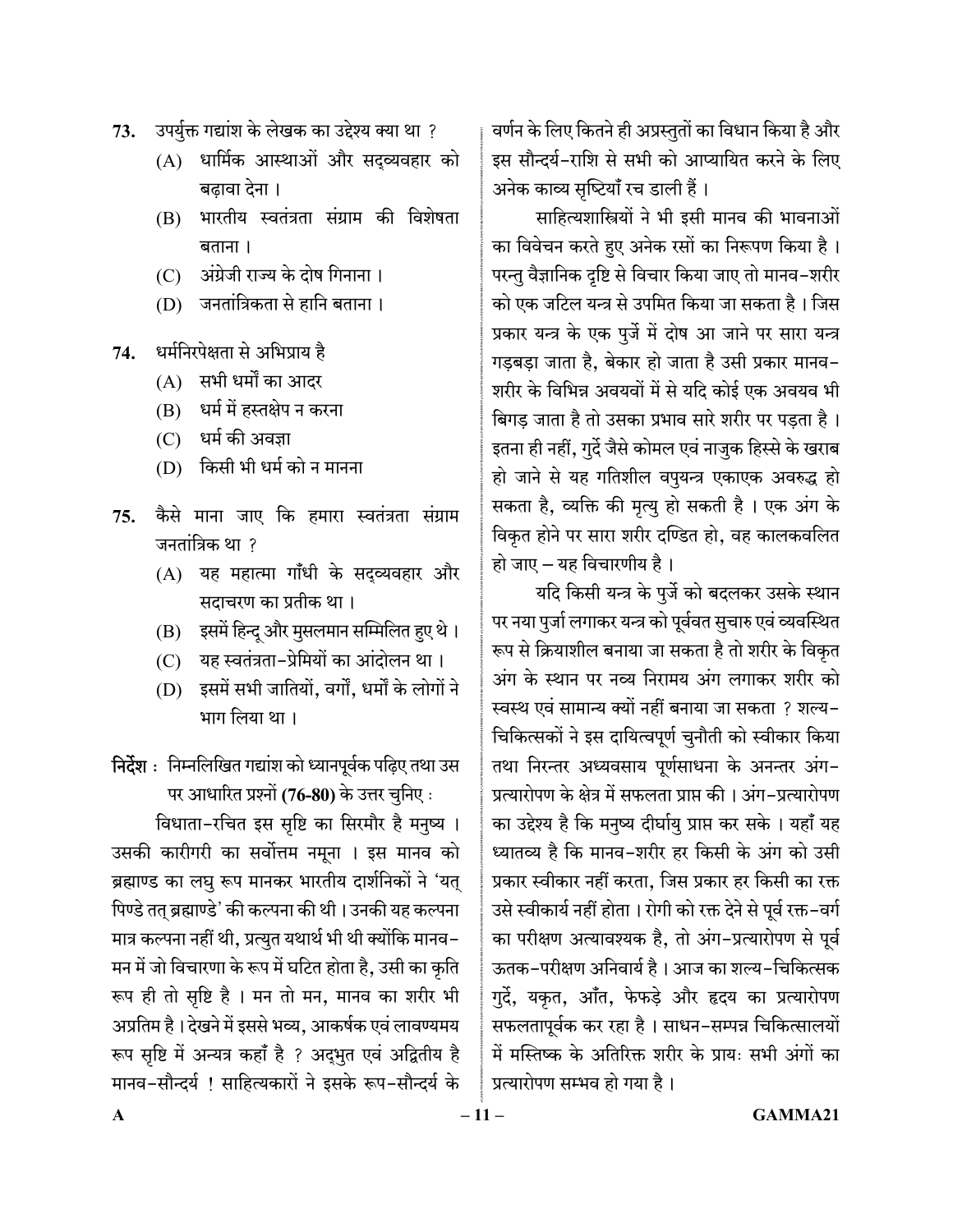- 76. मानव को सृष्टि का लघु रूप माना गया है क्योंकि
	- $(A)$  मानव-मन में जो घटित होता है, वही सृष्टि में घटित होता है।
	- (B) मानव सृष्टि का सिरमौर है।
	- (C) मन की शक्ति अपराजेय है।
	- (D) लघु मानव ही विधाता की सच्ची सृष्टि है।
- 77. वैज्ञानिक दृष्टि का अपेक्षाकृत अभाव होता है
	- $(A)$  साहित्यकार में
	- (B) साहित्यशास्त्री में
	- (C) शल्य-चिकित्सक में
	- (D)
- 78. मानव शरीर को यन्त्रवत् कहा गया है क्योंकि
	- (A) मानव शरीर दृढ़ माँसपेशियों और अवयवों से निर्मित है।
	- (B) मानव शरीर यन्त्र की भाँति लावण्यमय होता है ।
	- (C) अवयव रूपी पुर्जों के विकृत होने से शरीर यन्त्रवत् निष्क्रिय हो जाता है।
	- (D) मानव शरीर विधाता की सृष्टि की अनुपम कृति है।
- 79. शल्य-चिकित्सकों द्वारा स्वीकार की गई दायित्वपूर्ण चुनौती थी
	- (A) जीर्ण शरीर के स्थान पर स्वस्थ शरीर देना
	- (B) मानव-शरीर को मृत्यु से बचाना
	- (C) अंग-प्रत्यारोपण द्वारा शरीर को सामान्य बनाना
	- (D) शल्य-चिकित्सा का महत्त्व स्थापित करना

80. अनुच्छेद में प्रयुक्त 'निरामय' शब्द का पर्याय है

- (A) सुन्दर (B) स्वस्थ
- (C) अद्भुत (D) नवीन

### $GAMMA21$   $-12$   $-$

निर्देश (81-85) : निम्नांकित रेखाचित्र में सीमेंट का विभिन्न वर्षों के दौरान उत्पादन (मिलियन टन में) दर्शाया गया है। इसका अध्ययन करें और निम्नलिखित प्रश्नों के उत्तर दीजिए :

Directions (81-85) : The following graph shows the production of cement in Million Tonnes during the various years. Study the same and answer the following questions correctly :

## सीमेंट का उत्पादन

(मिलियन टन में)

# Production of Cement

(In Million tonnes)



81. उत्पादन अधिकतम स्तर तक इस वर्ष घटा :

 The production fell down to the maximum extent in the year :

| $(A)$ 2012-13 | $(B)$ 2015-16 |
|---------------|---------------|
| $(C)$ 2016-17 | (D) $2019-20$ |

82. उत्पादन में पिछले वर्ष की तुलना में वर्ष के दौरान अधिकतम वृद्धि हुई।

> The increase in production was maximum during the year over its previous year.

| $(A)$ 2013-14 | $(B)$ 2017-18 |
|---------------|---------------|
| $(C)$ 2014-15 | (D) $2018-19$ |

83. प्रथम तीन वर्ष दौरान औसत उत्पादन था

 The average production during the first three years was :

 (A) 44 MT (B) 46 MT (C)  $48 \text{ MT}$  (D)  $50 \text{ MT}$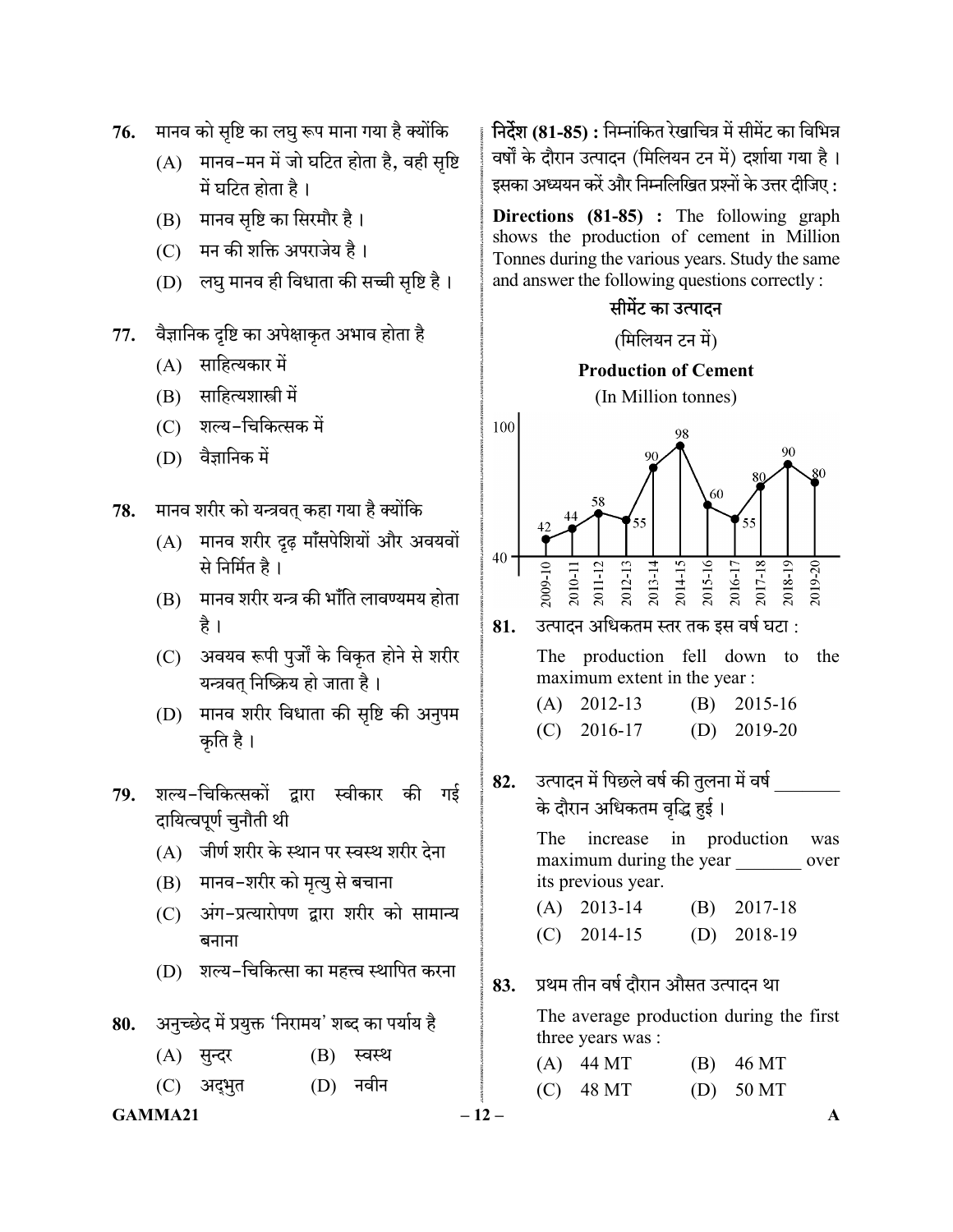84. सीमेंट का अधिकतम उत्पादन दर्ज हुआ इस वर्ष :

 The maximum production of cement was noted in the year :

- (A) 2013-14 (B) 2014-15
- (C) 2018-19 (D) 2017-18
- 85. वर्ष 2011-12 के दौरान उत्पादन वृद्धि प्रतिशत पिछले वर्ष की तुलना में था

 The percentage increase in production during 2011-12 over its previous year was :

- (A) 31.8%
- (B) 36%
- $(C)$  37.5%
- $(D)$  इनमें से कोई नहीं / None of these

**निर्देश (86-90) :** दिया गया ग्राफ एक वस्तु X के आयात को 2013 से 2019 के मध्य करोड़ रुपये में दर्शाता है। दर्शाए गए चित्र पर आधारित प्रश्नों के उत्तर दें।

Directions (86-90) : The following graph shows the import of a certain commodity X in Crore Rupees between 2013 and 2019.

The questions are based on the shown figure. Answer these questions.<br> $\overrightarrow{X}$  का आयात



86. वर्ष 2014-15 से 2015-16 के दौरान X के आयात में वृद्धि प्रतिशत है –

> Percent increase in import of X from 2014-15 to 2015-16 is

87. सभी वर्षों के लिए वर्ष दर वर्ष  $X$  के आयात की वृद्धि का औसत (₹ करोड़ में) है

> Average of the increase in import of X year by year for all the years is  $(in \bar{\tau} \text{ crore})$

- (A) 260
- (B) 280
- (C) 325
- (D) इनमें से कोई नहीं / None of these
- 88. विगत कितने वर्षों तक  $X$  का आयात,  $X$  के औसत आयात से अधिक था ?

 For how many years, there was more import of X, than the average import of  $X$ ?

- (A) 4 (B) 3
- $(C)$  2  $(D)$  1
- 89.  $X$  के औसत आयात से अधिक आयात और  $X$  के औसत आयात से कम आयात के वर्षों का अंतर हे –

 The difference of the numbers of years in which import of  $X$  is less than the average import and in which import of X is more than the average import is

| $(A)$ 3 | (B) 2   |  |
|---------|---------|--|
| $(C)$ 1 | $(D)$ 0 |  |

90. वर्ष 2018-19 के दौरान  $X$  के आयात में प्रतिशत वृद्धि सभी वर्षों के  $\overline{X}$  के आयात के उसके औसत से कितनी है ?

> The percentage increase in import of X during 2018-19 over its Average of Import of X of all years ?

|                                         |              | $-13-$ |             | GAMMA21       |
|-----------------------------------------|--------------|--------|-------------|---------------|
| $(C)$ 28.8%                             | (D) $25.0\%$ |        | $(C)$ 70.6% | (D) $64.38\%$ |
| $2014 - 15102015 - 1015$<br>$(A)$ 43.0% | (B) $33.3\%$ |        | $(A)$ 50.9% | (B) $63.5\%$  |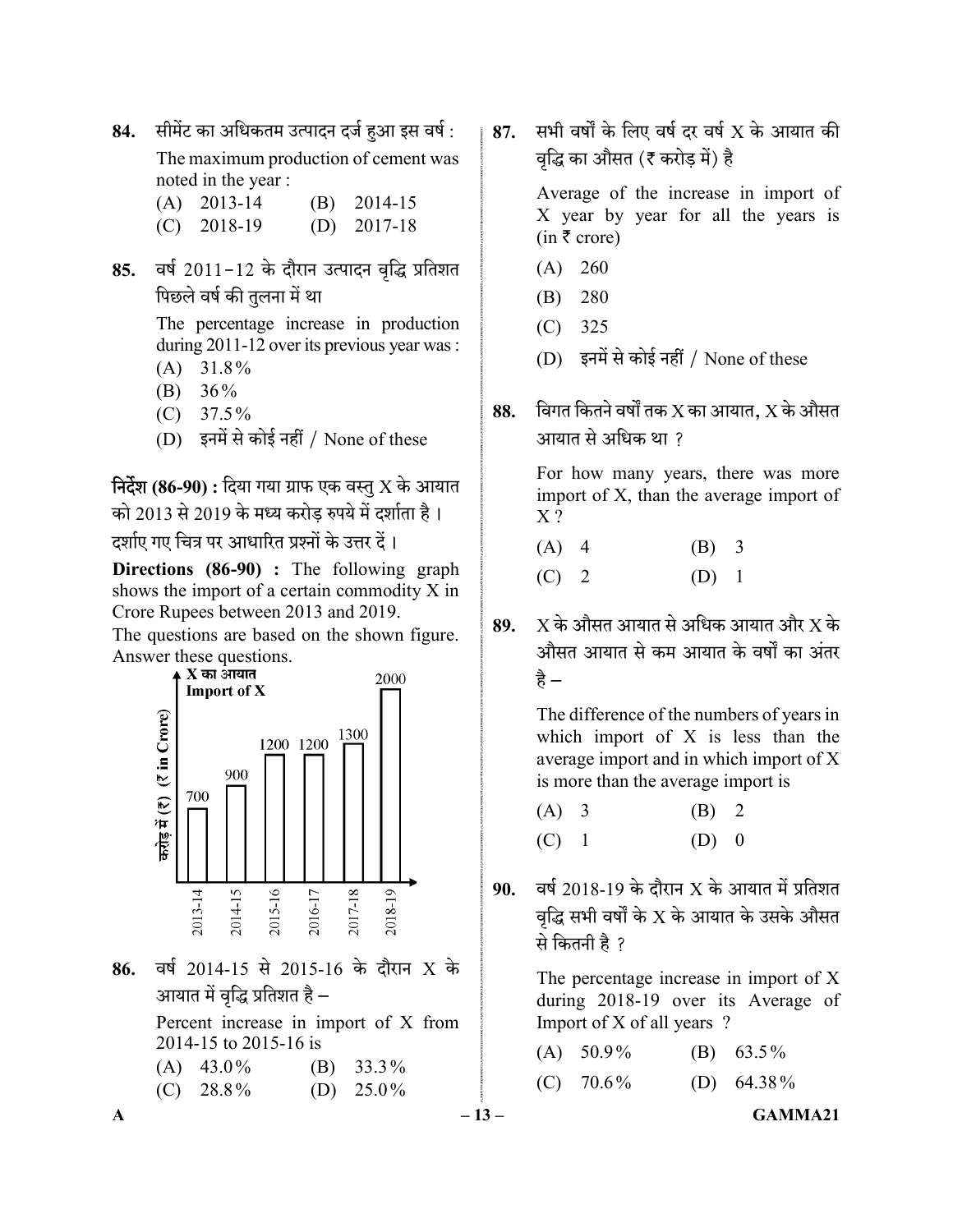- निर्देश (91-95) : दी गई तालिका/सारणी का ध्यानपूर्वक अध्ययन करें तथा नीचे दिए प्रश्नों के उत्तर दें :
- Directions (91-95) : Study the table and answer the given questions.

निम्न तालिका में चार व्यक्ति  $A$ ,  $B$ ,  $C$  तथा  $D$  सप्ताह के विभिन्न दिनों पर वस्तुओं की बिक्री कर रहे हैं :

In the following table four persons A, B, C and D are selling items on different days of the week.

|                  | A  | B  | $\mathbf C$ | D  |
|------------------|----|----|-------------|----|
| सोमवार/Monday    | 40 | 45 | 25          | 20 |
| मंगलवार/ Tuesday | 35 | 50 | 48          | 26 |
| शुक्रवार/ Friday | 25 | 28 | 15          | 41 |
| शनिवार/ Saturday | 30 | 40 | 45          | 40 |

91. मंगलवार को A द्वारा बेची गई वस्तु तथा शनिवार को  $C$  द्वारा बेची गई वस्तु का अनुपात क्या था ?

> What was the ratio of item sold by A on Tuesday & items sold by C on Saturday ?

- (A)  $9:7$  (B)  $7:9$
- (C)  $6:5$  (D)  $8:7$
- 92. सोमवार को  $D$  द्वारा बेची गई वस्तु, शनिवार को  $C$ द्वारा बेची गई वस्तु का कितना प्रतिशत थी ?

 Items sold by D on Monday is what percent of item sold by C on Saturday ?

 (A) 42.60% (B) 49.55 % (C)  $44.44\%$  (D)  $32.70\%$  93.  $B, C$  तथा  $D$  द्वारा क्रमशः सोमवार, मंगलवार तथा शनिवार को बेची गई वस्तुओं का औसत क्या है ?

> What is the average of the items sold by B, C and D on Monday, Tuesday and Saturday respectively ?

- (A) 44.33
- (B) 42.50
- (C) 46.66
- (D) 45.90
- $94.$  सप्ताह के सभी चार दिनों में D वस्तु की बिक्री की तुलना में B वस्तु की बिक्री में कितने प्रतिशत की वृद्धि आई ?

 Percent increase for selling of items B compare with Selling of items D in all four days of weeks is

- $(A)$  29.1%
- (B) 19.5%
- $(C)$  18.3%
- (D)  $28.3\%$
- 95. सोमवार को बेची गई वस्तुओं की औसत और शुक्रवार को बेची गई वस्तुओं की औसत के मध्य कितना अंतर है ?

 What is the difference between the average of items selling on Monday to average items selling on Friday ?

- $(A)$  10.5
- (B) 7.40
- (C) 5.25
- (D) 6.45

 $GAMMA21$   $-14$   $-$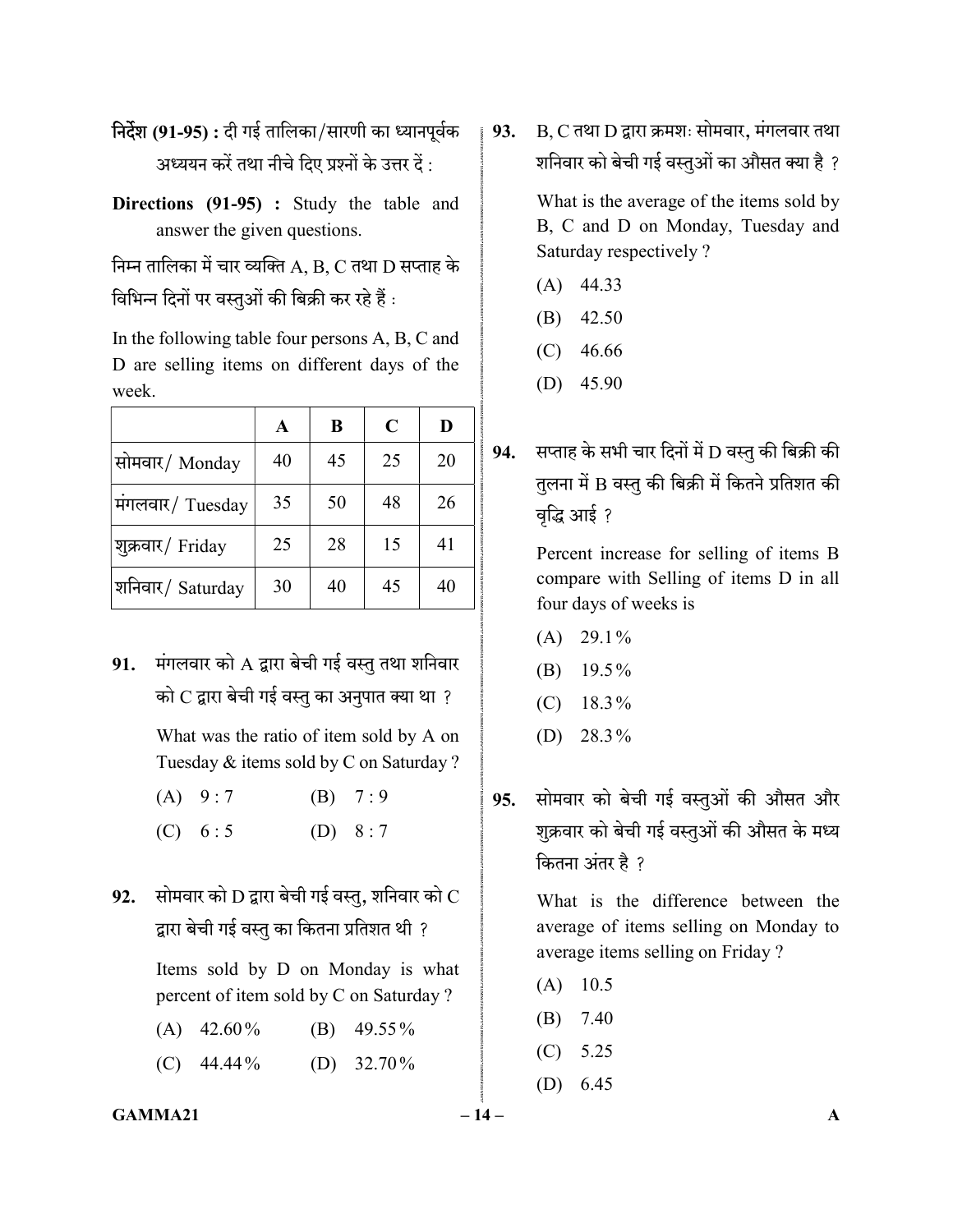निर्देश (96-100) : दी गई तालिका/सारणी का ध्यानपूर्वक अध्ययन करें तथा नीचे दिए प्रश्नों के उत्तर दें :

Directions (96-100) : Study the table and answer the given questions.

### भारत में 2010-2017 के मध्य फसलों का उत्पादन

## Production of Crops in India during 2010-2017

(टन में) / (In tonnes)

| वर्ष /  | गेहूँ / | चावल। | बाजरा | मका /        | जौ /          | दालें /       | आलू /           |
|---------|---------|-------|-------|--------------|---------------|---------------|-----------------|
| Year    | Wheat   |       |       | <b>Maize</b> | <b>Barley</b> | <b>Pulses</b> | <b>Potatoes</b> |
|         |         | Rice  | Bajra |              |               |               |                 |
| 2010-11 | 6121    | 874   | 565   | 80           | 300           | 415           | 210             |
| 2011-12 | 7010    | 964   | 655   | 60           | 312           | 417           | 220             |
| 2012-13 | 7112    | 960   | 780   | 55           | 210           | 680           | 222             |
| 2013-14 | 7056    | 985   | 1110  | 40           | 200           | 310           | 245             |
| 2014-15 | 6896    | 716   | 1160  | 90           | 216           | 370           | 315             |
| 2015-16 | 6912    | 826   | 1450  | 110          | 160           | 300           | 400             |
| 2016-17 | 7617    | 812   | 1460  | 75           | 216           | 260           | 445             |

## 96. गेहूँ उत्पादन में किस वर्ष के दौरान गिरावट दिखाई दी ?

 Wheat production started showing a slump during :

- (A) 2013-14 (B) 2015-16
- (C) 2014-15 (D) 2016-17
- 97. इनमें से किस फसल में 2013-2017 के मध्य उत्पादन में लगातार वृद्धि दर्ज की गई ?
	- $(A)$  मक्का  $(B)$  जौ
	- $(C)$  दालें  $(D)$  बाजरा

 Which of the following crops showed the continuous increase in production during 2013-2017 ?

| (A) Maize    | (B) Barley |
|--------------|------------|
| $(C)$ Pulses | (D) Bajra  |

- 98. 2010-11 से 2016-17 की अवधि के मध्य आल का औसत उत्पादन कितना है ?
	- $(A)$  300.00 टन (B) 293.86 टन
	- $(C)$  353.96 टन  $(D)$  253.86 टन

 What is the average yield of potatoes during the period 2010-11 to 2016-17 ?

- (A) 300.00 tonnes (B) 293.86 tonnes
- (C) 353.96 tonnes (D) 253.86 tonnes
- 99. 2016-17 में पिछले वर्ष की तुलना में गिरावट दर्ज की गई ?
	- $(A)$  जौ  $(B)$  बाजरा
	- $(C)$  चावल  $(D)$  आलू

 During 2016-17, which of the following crops showed decrease in production in comparison to the previous year ?

- (A) Barley (B) Bajra
- (C) Rice (D) Potatoes
- 100. आलू का उत्पादन 2015-16 में 2010-11 का अंदाजन कितना गुणा है ?

 The production of potatoes in 2015-16 is approximately how many times that in 2010-11 ?

- (A) 1.82
- (B) 2.00
- (C) 2.10

(D) 1.90